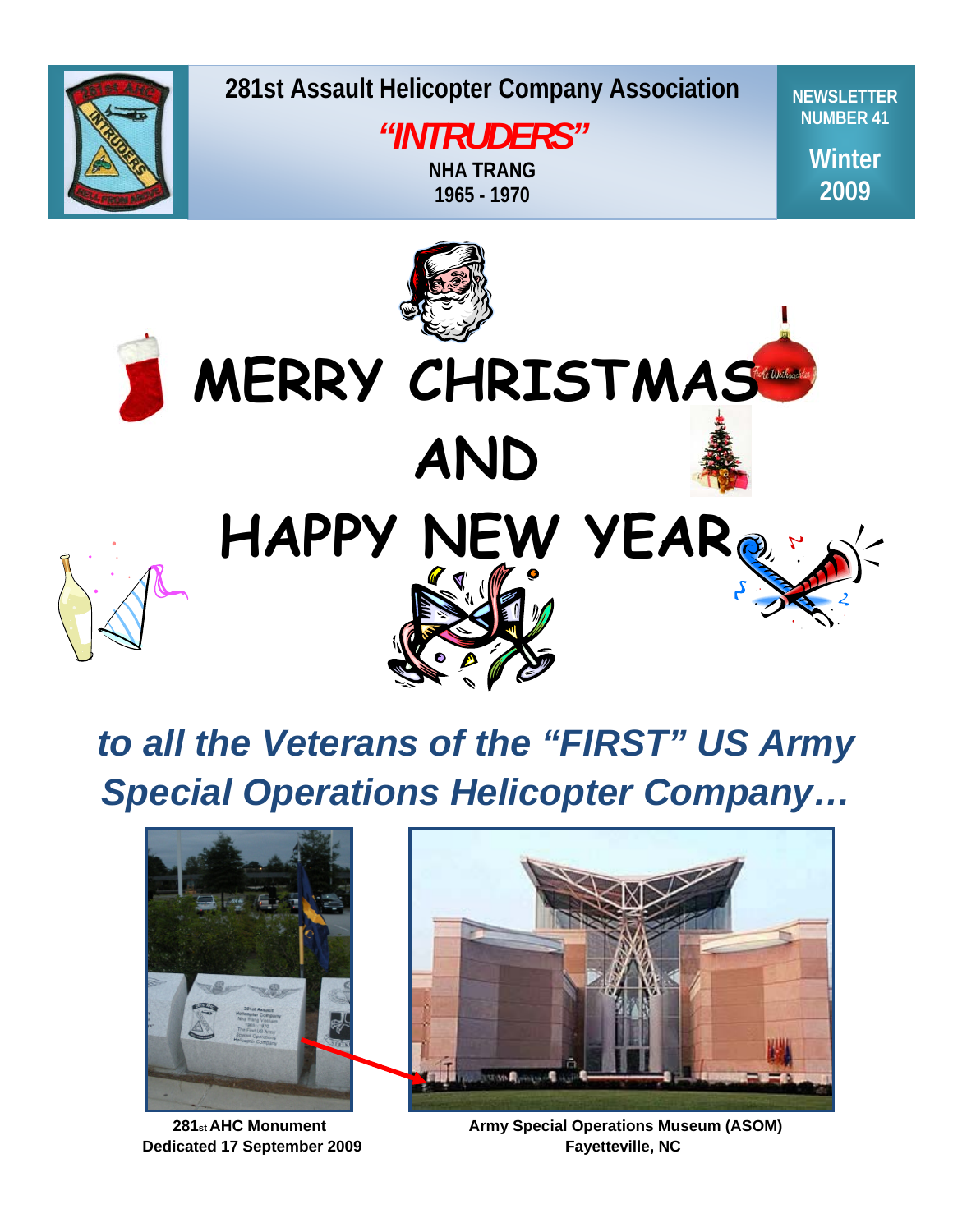# *From the President*

Unlike our good friends on Rippling Shore Court,<br>
Marilyn and I do not get our Christmas Marilyn and I do not get our Christmas decorations up by the first week in November. It is all we can do to have them in place by Christmas Eve. But this year, because our youngest son Andy spent the night with us on Thanksgiving Eve, he helped us to get everything up from the basement Christmas Closet and we did a pretty good job of having everything in place by the first week of December. As we were going through the boxes we found the small, crystal vase that we were given at last year's reunion. How it got in with the Christmas stuff I don't know, but there it was. Marilyn immediately found a rose to put into the vase, and it is displayed on our serving counter along with several Christmas candles. This is the vase that was given to each lady as a special favor at our dinner. Such a nice gift! I can not pass by that crystal vase without thinking about that gift and most importantly the giver. You know, every once in a while you meet someone who just has a little more spark, or excitement, or twinkle in their eyes, (call it what you want) than most everyone else you meet or come into contact with in your day to day events. She is one of those special kinds of people. What a pleasure it is to be around her, to talk with her, to party with her, to know that your life has become better by having gotten to know her. I hope and pray that the good Lord will shine his grace on Ilona, and make her well and we look forward to seeing her again in St. Louis. Buck, our thoughts and prayers are also with you, as you become the caregiver, and the steady rock of your family, God bless you my brother!

It is real hard for me to explain and to describe the excellent work done by Jim Baker and Walt Pikul, and their teams of helpers on the Dedication at the Airborne and Special Operations Museum in Fayetteville, NC. I am really sorry if you missed this event. Thanks again to Jim and Walt for an excellent celebration as we were officially recognized as the First US Army Special Operations Helicopter Company. If you are ever anywhere near the Fayetteville area you need to plan on spending some time at this wonderful museum. The 281st Memorial Stone is in place at the front entrance for everyone to see that comes to visit the museum. A fitting tribute to the lasting memories of the excellent legacy of our company. As part of the planned activities of the dedication I went with many others on a tour of Ft. Bragg which had been pre arranged by Walt, with a wonderful driver and guide to take us to several stops on the post.. One of the stops was at Simmons Army Airfield were I was assigned 40 years ago on my

return from Viet Nam. We went to see the helicopter simulators where actual training was in progress. We had a wonderful instructor who led us by groups of two or three as we watched members of the Virginia National Guard fly in instrument training. As our group climbed the walk way to get into the back of the simulator, the instructor had us wait as it was time for a crew change in the training schedule. The Major and Captain who had been working in the simulator, climbed out, and the instructor looked at me and said that the next crew would not be there for a few minutes would I like to take the Blackhawk for a flight around the airfield. I do not know how it worked out that I was the one to get to fly, but of course I jumped in. "The helicopter is already running", the instructor said, "Just pick it up to a hover, and I will talk you around." I could not believe that after 40 years I was flying a helicopter again. After flying around Ft. Bragg we landed again at Simmons, maybe I bounced a little as I set the bird down. The instructor said, "you Huey pilots with flying experience from Viet Nam were the best ever, I would put you up with any other pilots we have, young or old." I guess it is like riding a bicycle, you never forget. It was a thrill that I will remember for a long time to come, wonder what we will be flying in the next 40 years.

Have a wonderful Christmas and Holiday Season, and Marilyn and I send our best for a happy, healthy, and prosperous New 2010.

> Jim "MOM" Torbert President

## *The Veep Peep*

#### **2010 Reunion**

 want to start with a reminder that the 2010 Reunion want to start with a reminder that the 2010 Reunion<br>will be held starting Wednesday the **August 4<sup>th</sup> and ending on Sunday August 8th.** As I announced at the 2009 Reunion Banquet and in the "281<sup>st</sup> AHCA Fall Newsletter", the room rates will be \$60.00 per night. The official name of the Reunion is the **281st Vagabond Reunion 2010.** The booking code for room reservations at the St. Louis Airport Crown Plaza Hotel is **"VAG"**. Detailed information will be on the  $281^{st}$  com website.

We continue to generate a lot of interest from both the 10<sup>th</sup> CAB and other units of the 10<sup>th</sup> including the the  $92^{nd}$ , 155<sup>th</sup> and 192<sup>nd</sup>. I have received request from some of the representatives of these organizations to attend out 2010 Reunion Planning Committee meeting in February.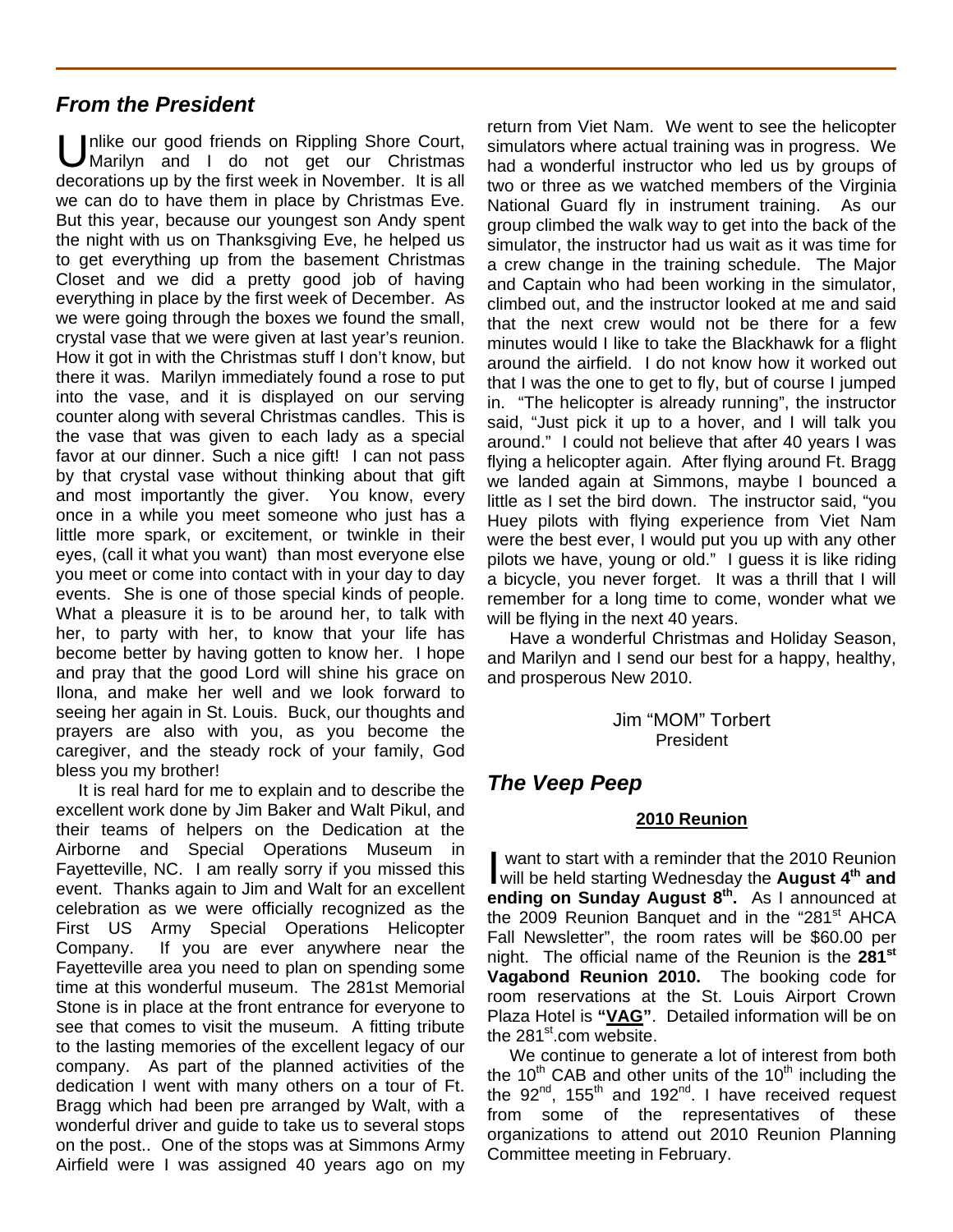**The Planning Meeting for the 2010 Reunion will be held at the St. Louis Airport Crown Plaza Hotel on 11 FEB 10.** The meeting starts promptly at 0900 on the 11<sup>th</sup>. Reunion Committee members are urged to attend and be there on time. I will be preparing and sending out a Reunion Planning Committee Agenda in early January on the 281<sup>st</sup> Reunion Net. More details and decisions from the committee will be posted here in the Spring Newsletter.

We will be discussing some additional events for this coming reunion like a potential River Boat Dinner Party on Thursday 5 AUG 10, and there is a proposal to continue with the Friday Night Buffet and R&R theme. Other topics to be discussed are PX and sufficient meeting areas for our fellow Vagabonds as we think the attendance could be as high as 300 this year with the enthusiastic response we seem to be getting from the  $10<sup>th</sup>$  CAB and the other AHC Associations.

#### **History Update on PUC Activity**

If you have been following some of the traffic on the  $281<sup>st</sup>$  HQ net then you know that a new project has been announced and put on the  $281<sup>st</sup>$ .com website by Jack Mayhew. This new project is titled the:

"**Presidential Unit Citation Project MACV-SOG / 281st AHC".** It can be found on the 281<sup>st</sup> site by simply clicking on any of the moving red letters below the **"COMPANY BULLETIN BOARD"** on the 281st website Home Page: <http://www.281st.com/>

I have made preliminary contact with CA Congressman Mike Thompson's Office (Napa), and they referred me to the Woodland, CA office near me in the Sacramento area. Initial contact indicated that they would prefer that a  $281<sup>st</sup>$  member be in Cong. Thompson's district. My effort to locate anyone in the counties he represents has come up dry. You may recall that Cong. Thompson was first associated with the 281<sup>st</sup> AHCA when he processed a request for an Air Medal for Paul Swol who was a member of his district in Ft. Bragg, CA. Cong. Thompson, a Vietnam Vet with a Combat Infantry Badge on his lapel awarded the Air Medal to 281st Door Gunner Swol on 18 MAY 02 just 24 hours before Paul succumbed to cancer in a hospital in the Santa Rosa Hospital where the award ceremony took place. I mention this because I think this link will be strong enough to persuade Cong. Thompson to assist us in the PUC application.

In addition to this contact with the Thompson Office; I have spoken directly with my wife's cousin, who is a California State Assemblyman and who is a close friend and political affiliate of Cong. Thompson's. He has asked me to write a letter to him giving a brief recount of the Swol Ceremony as well as our project to seek a PUC for the 281<sup>st</sup> and he will personally contact the Congressman and ask that I get direct access to him to continue the effort.

The holidays and a refurbishment of one and a remodel of the other bathroom at my house (with a deadline to be ready for multiple guest over Christmas) have temporarily side-lined my effort, but I will get the letter out as soon as the New Year roles around. Watch the website for any updates.

> Ken Smith Vice President

# *The Bean Counter*

Uust sitting around at this writing and looking out the window at 15 inches of snow and 25 below wind window at 15 inches of snow and 25 below wind chill. It's one of the benefits (?) of living up north. A thought just came to me that maybe we should have the reunion in a warm climate in the winter. I'm sure that this has been bounced around before by the membership. But maybe now that many of us are retired or retiring winter get-a-ways are easier. Anyway I better finish this and tackle that 4 foot snow drift in my driveway.

Preliminary reunion operating results were submitted to the Executive Board and the Reunion Committee on August 30 and although some of the numbers have to be finalized we ended close to break even as required by the By-laws. Since we had such an increase in attendance with the other units it took more extensive planning by the Reunion Committee to attain that goal.

#### **Merry Christmas and Happy New Year.**

Fred Beck **Treasurer** 

# *The Membership Chairman*

n 10 years we have gone to member **# 361** !!! This In 10 years we have gone to member #361 !!! This past year 2010 dues have come in very slow. If it wasn't for them being included with the reunion registration it would be worse. It could also be better too.

Number 361 is an ole Intruder 06, George W. Little of the Aug 69 to Jan 70 timeframe.

It's that time of the year again. Yes this year's Annual Dues are due again. Starting 1 Aug 2009 was the start of the NEW dues year for 2010. I was happy to see the amount of 2010 dues that came in with the reunion registrations. In fact I've had some that are catching up on their dues now, THANKS!! So things are now looking up in this area.

Please do send them as soon as possible. The by-laws state that dues could be sent using reunion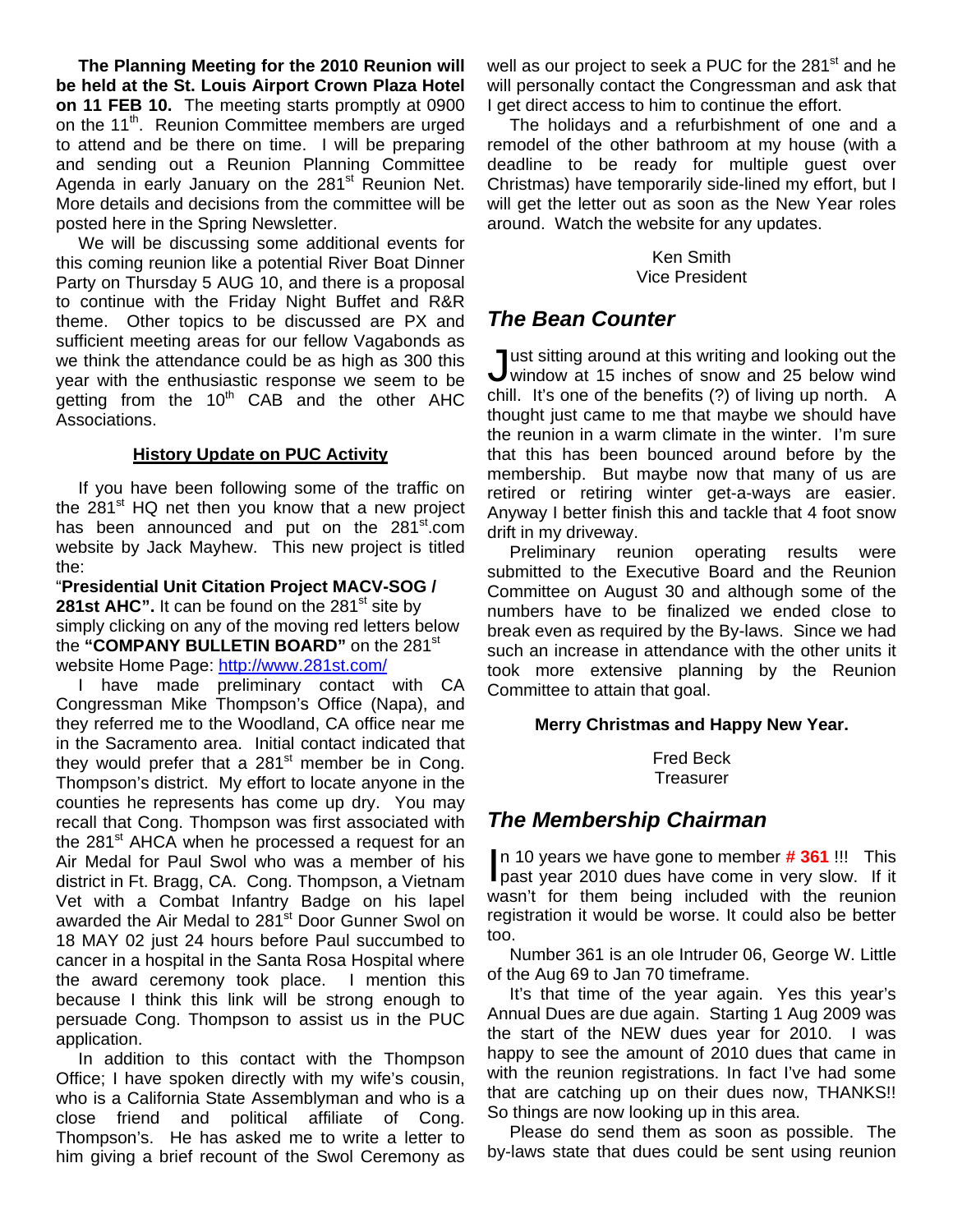registration form. Of course the person receiving the reunion registration forms, must keep me up-to-date, then I will have a straight roster of members in good standing, for the voting of Association Officers on the ballots. Thanks! I really enjoyed seeing all the people attending the first 281<sup>st</sup> Vagabond Reunion. I feel that it was a success. Hopefully the next one will be twice as good. The numbers I do believe are going to increase due to the comments I have heard from other units within the  $10^{th}$  CAB..

All *NEW* applications for membership and *RENEWAL DUES* will come to me (unless sent in with reunion registration form) at the address on the membership form**.** If you need a renewal form or application, email me at: **[cooter@charter.net](mailto:cooter@charter.net)** You can also get the application off the  $281<sup>st</sup>$  web site at [www.281st.com](http://www.281st.com/) 

I want to thank everyone who has been sending me their new information to update the master roster, this saves postage and you get your newsletters faster. If for some reason you do not receive your newsletter by email or snail mail, go to [www.281st.com](http://www.281st.com/) and click on newsletters and you can print it off. PLEASE keep your information on the master roster up to date then you should receive your newsletters as they come out. If you have a good email, then it saves postage in mailing. The latest master rosters have been uploaded to the Intruder Website, so they are much more complete and that's due to you all providing the updated information.. Thanks !

Thank you for your continuing support, to the 281st AHC Association!! This allows me the extra time to try to help others thru information to pursue their claims within the VA system.

The actual dues year is: 1 Aug 2009 to 31 Jul 2010. Next year it will be 1 Aug 2010 to 31 Jul 2011.

Again thank you for your support and have a Very Safe Merry Christmas and a Happy New Year's Holidays.

> Gary Stagman Membership Chairman

# *The Scribe*

## **A NEW YEAR APPROACH'ETH**

s I look back on the fast receding past year I tend As I look back on the fast receding past year I tend<br>A to ponder on things I am thankful for and wonder what in the heck could happen this coming year to top the previous years. So I decided to start with a list of things to be thankful for:

 -**Health**. Well, I've had issues, including at least 10 surgeries in the past 12 years, some minor, some major. But what the heck, I'm still here, even if 100% of my used to be working body parts are either MIA or not working. In addition my wife was diagnosed with cancer and given about 18 months to live and a week later the diagnosis was changed to "Oops, you're all well, we spoke too soon," so I guess I can't complain about health too much. After all I'm still here and not on the DAT list just yet.

 -**Friends**. Since becoming a part of the 281st Association I've found the reunions are a must-attend affair. Maybe the venue is getting stale, perhaps being labeled the Secretary Emeritus is really getting stale, heck, even some of you guys are stale but it's more fun each year. I actually look forward to seeing the Beetle Bailey's, the Darryl Evangelho's, the Crowe's, MOM & MOP Groups, the Sergeant Major and even Jack, I swear he gets younger and I guess I need to be drinking whatever he drinks. I really hope buck & Ilona can come this coming year. Combine that with BP's holiday gathering in south Tejas and that about sums up the Murray schedule for the year ahead. Actually we took a cruise to the Bahamas and trekked all over Colorado and rented a cabin to boot so no, Janie, we didn't just vacation with the Intruders.

 -**Missing Friends**. It's hard to reconcile being here today with the memories of folks not here. I was fortunate to spend an entire tour in the  $281<sup>st</sup>$ , others, not so fortunate. 2 that continually spring to mind are Bob Gardner and Alan Johnson. I wasn't there when they were lost, I wasn't there when they were buried, but I've been to The Wall in DC and the VN Memorial in NYC and those two, especially, will be burned in my memory forever. Bob George & Jim Brown too. Life is not always fair but those two would have never said as much, and my mind tends to wander toward their examples a lot of times as well.

 -**The Economy**. It ain't so hot, or so they say. Jobs are scarce, companies are downsizing, healthcare is a problem, but have no fear, Obama's here. Before you know it we will all have jobs, everyone will have health insurance, and your kids will move out of the house and live on their own. Wait, I have a job, even if I did get a new name on my nametag. I actually have healthcare, two insurers in fact. I also have a solution for the healthcare crisis but no one wants to listen to my idea. And my kids, well they're all employed and living on their own, one is a high rise apartment in downtown Dallas that I couldn't afford to live in even if I wanted to live in Dallas. It comes with her job but who cares. Kids not in my house is a great invention.

So what can 2010 possible bring that would make it a better year than 2009? The only thing I could think of would be more attendees at the St. Louis Reunion.

And no more surgeries.

Jeff Murray **Secretary**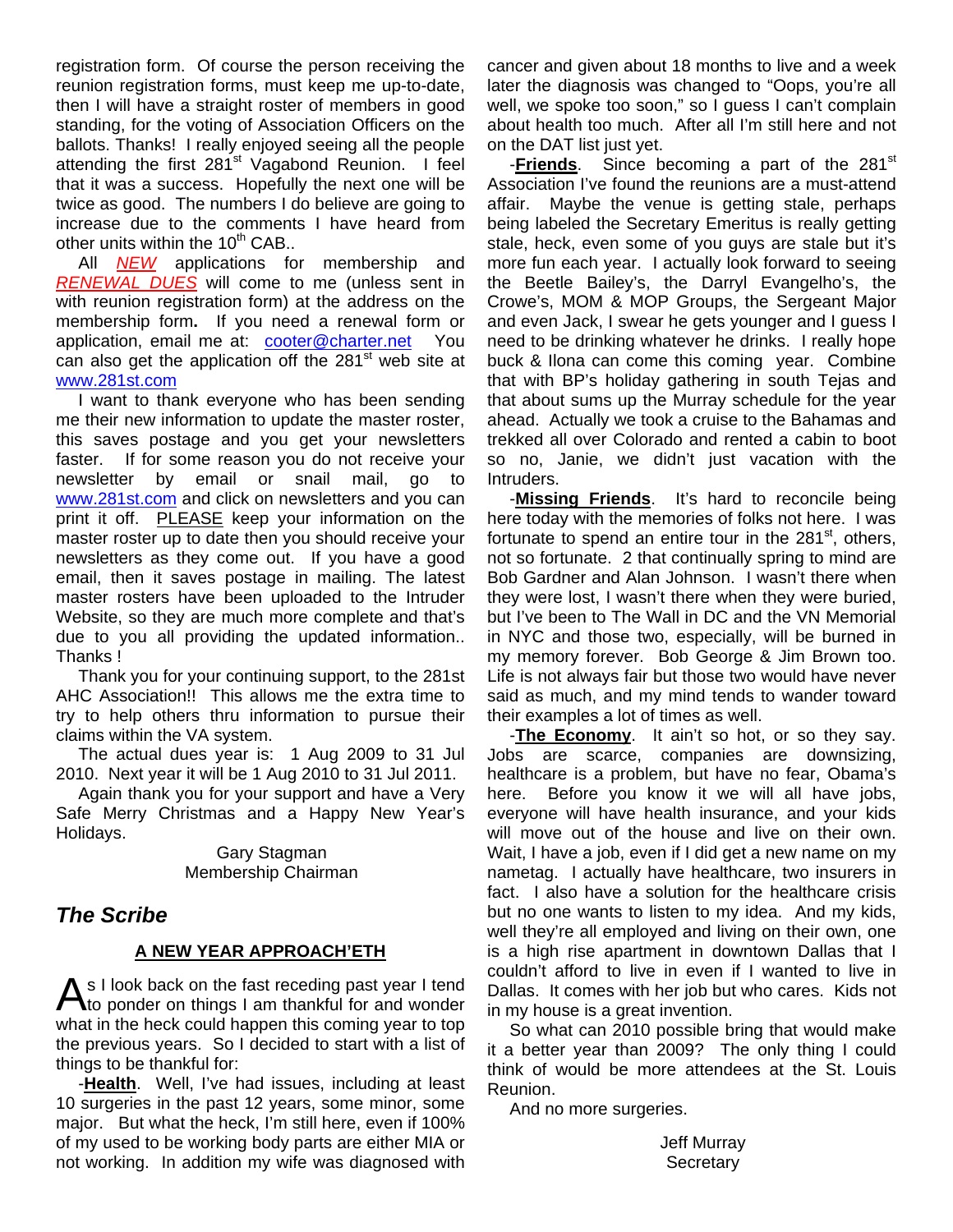# **The Chaplain's Corner**

This will probably sound crazy coming from a minister but this is a quote from the International minister but this is a quote from the International Coordinator of the organization that holds my ordination credentials. "Some of the most irritating signs of the times are the billboards that proclaim the slogan: "Keep Christ in Christmas."

How can we keep Him in a holiday after excluding Him from the center of our lives! Every time you turn around the A.C.L.U. is trying to eliminate God from our society.

We persist in treating Him like one more ornament. We seek to turn His Spirit on and off like the lights on a Christmas tree. We try to bring Him in at the last minute of our preparation, the midnight service; the way a cook sticks a sprig of holly in the pudding, just before she carries it in from the kitchen.

God will not be unplugged! God will not be a decoration! Christ cannot be kept in Christmas. He can only be kept in the heart: in the whole of man's being. We must believe the message of the Christmas angels. "We can only have this Child as Savior, Christ, and Lord." Nothing less will suffice.

God sent the Christ child to earth to prove His love for humankind. During these days of Christmas celebration, we come again to the manger. The angels proclaimed to the shepherds "Peace on earth, goodwill toward men." Well, we certainly don't see much peace in this world right now. If we could just spread a little goodwill around I believe there would be a whole lot more peace this Christmas season and all year long.

We thank God for the Christ of Bethlehem, The first Christmas gift so splendid, so powerful that peace can come on earth among men of good will.

Have a Blessed Christmas

Norm Kaufman Chaplain 281<sup>st</sup> AHC Assn.



**Veron "***The Greek***" Mondrinos 31 October 2009**  *Wolf Pack DG 1966-67* 



**Dale Dunbar December 17, 2009** *Rat Pack DG 1967-68* 

**†** 



**William T. "Bill" MacHarg December 21, 2009**  *Rat Pack CE 1967-68* 

# **Rest in Peace, Brothers**

*For information about our brothers passing please visit the 281st AHC website Bulletin Board and the Remembrance DAT section. [http://281st.com](http://281st.com/)*

# *The Senior Member @ Large*

**W** ell, it's Newsletter time again and as usual I'm delaying Fred Mentzer from going to press delaying Fred Mentzer from going to press because I can't think of a subject of interest to the membership that I can expound upon. But, then those of you who have made the mistake of getting cornered by me at one of our annual reunions know that interesting subject matter has never been one of my strong points and I'm rarely at a loss for words – it's just that Mentzer insists we make some effort to put them together into reasonably coherent sentences.

Since becoming your Senior Member @ Large some five months ago I've done what any good SM@L would do and successfully "flew under the radar" and avoided any major responsibilities and so have no "official" report to render. However, I would like to comment on some of the "Intruder Activities"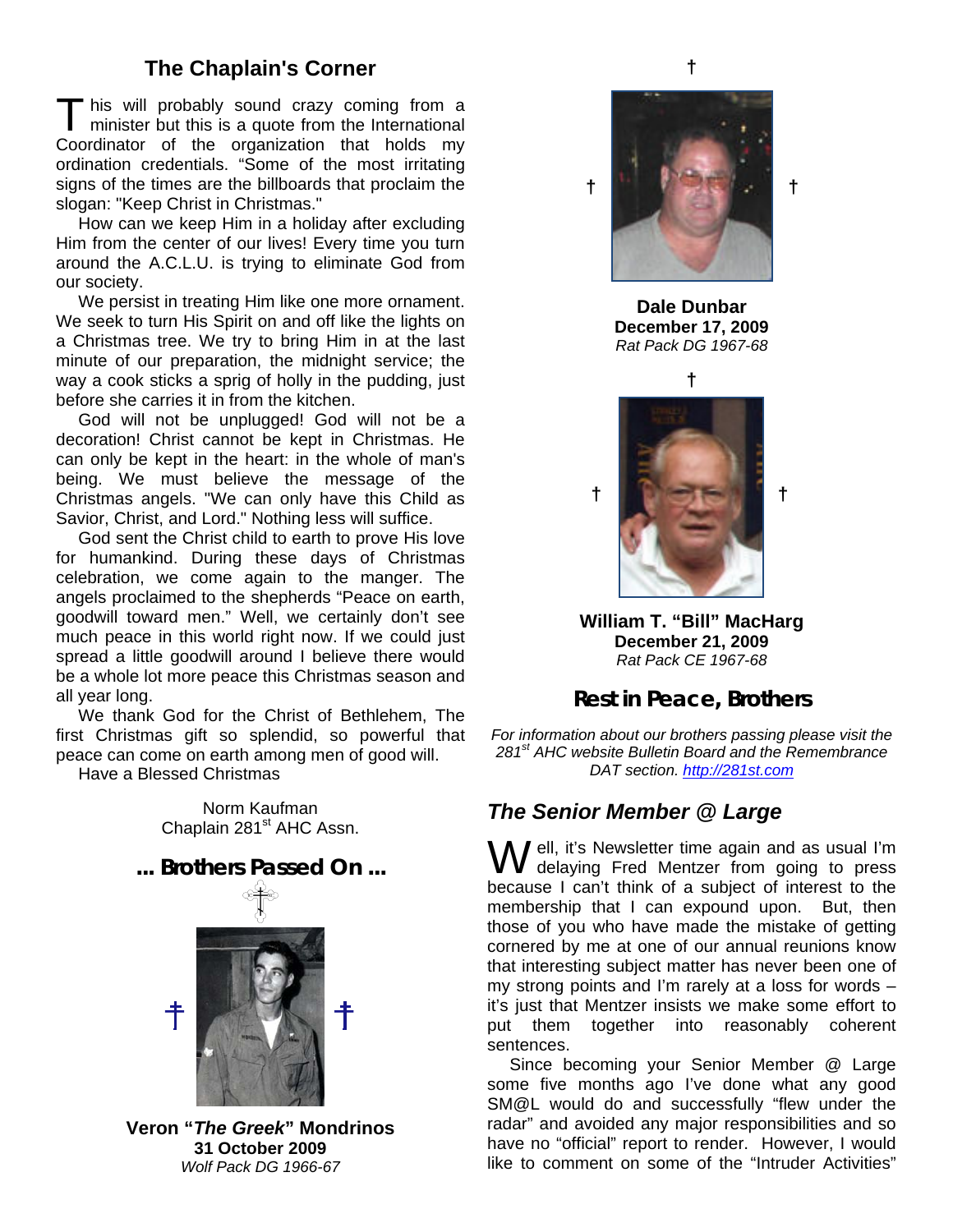past, present, and future that I'm sure will be *The Remembrance Committee*  addressed in more detail in other areas of this

281<sup>st</sup> AHC was officially recognized as the First U.S. As you all know by now, on October 17, 2009 the Army Special Operations Helicopter Company and enshrined in the Airborne and Special Operations Museum at Fayetteville, NC with the official dedication of the Unit's Memorial outside the entrance to the museum. While all our fellow Intruders were not able to attend, let me assure you that the Unit was well represented with the ceremonies and associated activities more than living up to your highest "Intruder Standards". Once we on the EB got out of the way and let the "NC State Mafia" (Baker, Pikul, Black, and Rose) execute their plan, the mission was accomplished flawlessly in true Intruder style. **(I've never before seen so many new suits together in one place at the same time.)** Check out the website if you don't get enough details elsewhere in this Newsletter. I've always been proud of my time in the  $281<sup>st</sup>$  and of my fellow Intruders but never more proud than on October 17<sup>th</sup>. **(I think I actually reached that six foot height mark, without standing on my "tip toes", that I've been striving to reach for the last 67 years.)** Ed Haas

Senior Member@Large

Newsletter.<br>As you all know by now, on October 17, 2009 the  $\sqrt{V}$  e have some action in the remembrance area As you all know by now, on October 17, 2009 the  $\sqrt{V}$  to report. A few years ago we decided to to report. A few years ago we decided to include the members of the  $145<sup>th</sup>$  who were KIA in our web listing and in our individual guidon project. We listed the six individuals that the  $145<sup>th</sup>$  lost on the web with the information that we could gather. However, we were only able to make contact with the family of WO Bishop who provided us with his photo and information.

> In the last few days we have made contact with a family member of SPC Charles Millay who has agreed to assist us with his photo and information. In addition, we have received information with a picture of 1LT Josef Thorne and are in the process of developing his sketch and write up.

> We still have three  $145<sup>th</sup>$  KIAs that we need assistance with. They are: SPC Joseph Foss, KIA 4- 5-65, SPC Terry Mills and SPC Gilbert Olivar both KIA on 4-19-65. We also need to obtain guidons for 5 of these individuals. If you can help us with photos, information, and or guidon cost please contact me. [Intruder06@comcast.net.](mailto:Intruder06@comcast.net)

> We would like to complete this phase of the project. For more information please go the web site at:

**[http://281st.com/281Remembrance/remem\\_html/kia](http://281st.com/281Remembrance/remem_html/kia-mia-index.htm)[mia-index.htm](http://281st.com/281Remembrance/remem_html/kia-mia-index.htm)**

> Jack Mayhew Chairman

# *Notes and Comments*

## *The following from Buck Sorem concerning the recent illness of his wife Ilona…..*

15 December 2009

Dear 281st members and their wives:

For those of you that we have been able to meet and have had the pleasure to develop a relationship with, we thank you for your calls, letters and cards you have sent to Ilona as she goes through these health challenges. So far she has met each mountain and climbed it. But we have a couple of additional mountains to climb and if you know Ilona she will be out front saying "Follow me".

We cannot thank you enough for your support and prayers in these trying times for our family.

Cordially,

Ilona and Buck Sorem

PS: Have a very "Happy Holiday" and we will see you at the reunion in August.

#### *A December email from Honorary Member Karen Heinz-Forcht….*

To all of the wonderful 28lst folks a Very Merry Christmas and a Happy New Year. I am looking forward to spending Christmas morning watching my grandchildren (1 and 4) open their gifts from Santa. The evening of the 25th I am going to Orlando for 5 days--along with 20+ high school basketball players and my daughter/son-in-law and kids. Should be quite an experience--I'll be the shortest one on the bus. - Karen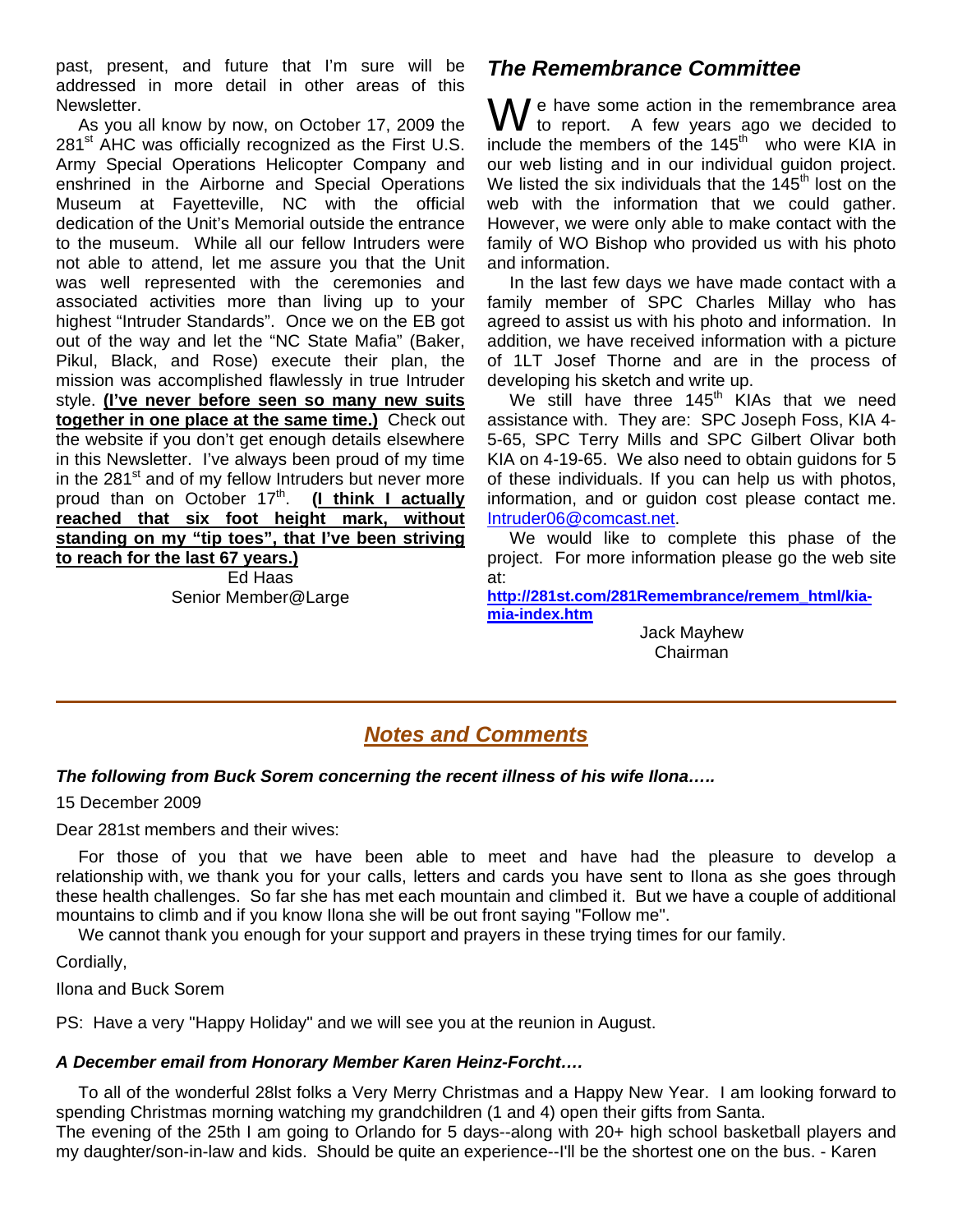#### *Email from Jay Hays to the Editor…..*

Fred,

I wasn't on your newsletter report list but will suggest the pictures on Gary's attached email with Joe Boarman, Don Moore, and Lou Lerda.



Joe Boarman – Don Moore – Lou Lerda

I have attached three pics, the first is Norn, Russ Erbe with wife Beth, and Mike Lime with his guest at the Veterans program in Youngstown, OH, November 7, 2009.



Norm Kaufman Russ Erbe Beth Erbe Mike Lime John Wehr Jay Hays Tom Ross Jay Hays Tom Ross John Wehr Ken Smith

The guest speaker was author Tom Ross. A DVD will be available soon. There were about 250 in attendance. As usual Tom talked about his hero's, the 281<sup>st</sup>, but brought the ladies into it by talking and showing footage about the courage of women serving in Viet Nam. He talked about the door gunner Paul Greiner who turned 18 the day of the mission, the A/C who had Minor stamped on His military ID card and how the last day could have turned out much different if the crews hadn't rescued the reporters and a few soldiers after a monsoon came in. Tom had told the audience the reason he came was because of some of their home town hero's. Then in closing he said one of the 281<sup>st</sup> crew chiefs was there and asked Russ Erbe to stand, reminded the audience about the "minor" who is today an ordained Minister and asked Norm to stand up. Then about the crew that came back against difficult odds and today the crew chief is a local "soft spoken" (my kids will argue that point) businessman, Jay will you stand.

The program was opened and closed by song writer and singer Jimmy Flynn and there wasn't a dry eye in the house, his web is: [www.jimmyflynn.net](http://www.jimmyflynn.net/) He writes patriotic songs and would be a great addition to one of our St Louis reunions.

The second photo above is John Wehr, Jay Hays and Tom Ross at the dedication service in Fayetteville and it was the first time the three had been together since Aug. 10, 1968 flying 113 on the rescue mission in the Valley of the Tigers described in the book *Privileges of War*.

The third photo is at Fayetteville with Jay Hays, Tom Ross, John Wehr and VP Ken Smith.

Fred, I'm sure you have plenty of pics and material to report on from the dedication, use any of this at your discretion. Jay Hays